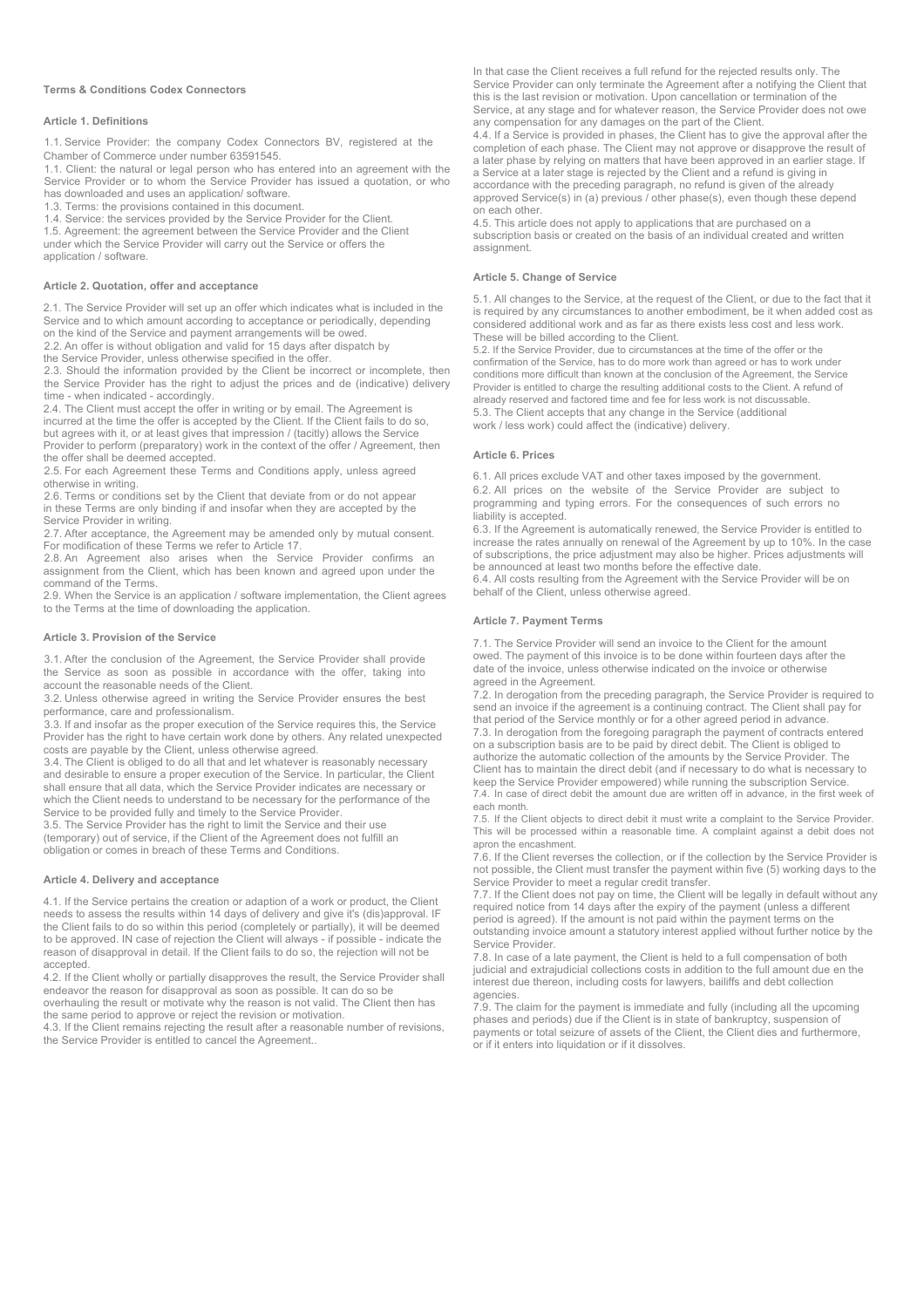7.10. The Service Provider has the right to suspend the execution of the Agreement or any pressing yet performed parts without notice until the moment that the (partial) payment has been made by the Client, or - if timely payment is not made - without notice or judicial intervention to terminate the Agreement without any right to compensation for damage to the Client that might occur.

# **Article 8. Development of specific work**

.

8.1. If the Service (also) aims to develop software documentation, advice, reports or other specific work, both Parties shall specify in writing what work will be developed, what requirements they must meet, and how this will happen. The Service Provider shall perform the development based on the information provided by the Client, The Client is responsible for the correctness, completeness and consistency of the instructions and data.

8.2. The Service Provider is entitled but not obliged, the check the accuracy, completeness or consistency of the source materials available to him and to investigate the requirements or specifications and suspend the agreed work in case of any imperfections until the Client has eliminated the concerned imperfections. 8.3. If the provided resource materials from the Client to the Service Provider are protected by any right of intellectual property, the Client need to have the required licenses at all time for the provision to and intended use by the Service Provider under the Agreement.

8.4. Unless otherwise agreed, the Service Provider has the right to make use of graphics, software and third-party components including open source software in the development of its works. After delivery, the responsibility for proper compliance with the relevant licenses from third parties in the use of the developed work is the Client. The Service Provider shall notify the Client sufficiently of the applicable license terms.

8.5. If and only to the extend expressly agreed in writing, the source code of the software development and the technical documentation will be made available to the Client, the Client is then entitled to make changes in this software.

8.6. The Client is not permitted to sell, lease, sublicense, alienate or grant limited rights to the developed works or for any purpose to be made available to a third party, even if the third party uses the software for the Client only, unless otherwise agreed in writing or in the event of and in conjunction with a sale of the business units or - activities of the Client. Article 10.5 shall apply mutatis mutandis to a breach of the prohibition contained in this article.

### **Article 9. Installation and maintenance of software**

9.1. If the Service (also) intended to install, configure, and / or the maintenance of software, in addition, the provisions of this article shall apply. 9.2. The Service Provider will install and configure the software on the appointed hardware and networks by the Client. The Client is at all times obliged to protect its systems and software properly and keep it secured, for example by virus scanners, firewalls, etc. The Client is obliged to do all that and perform whatever is reasonably necessary and desirable to ensure timely and correct installation and operation to enable the software. In particular, the Client shall ensure that all data, of which the Service provider deems necessary or which the Client reasonably needs to understand to be necessary for the delivery of the software to be provided to the Service Provider.

9.3. At request the Client shall provide all necessary access to the employees and assistants of the Service Provider concerned with the installation, configuration, maintenance and modifications to enable the software. Physical access to these systems will only take place when necessary, and only after prior consultation with the Client.

9.4. The selection, procurement and management of hardware and networking use is solely and completely the responsibility of the Client. The Service provider will provide information about the desired configuration. If the designated hardware and networking does not meet the requirements of the Service, the Service Provider is entitled to refuse installation or configuration.

9.5. If necessary for the use of software licenses from third parties, the Client will use these licenses and ensure that its provisions are strictly complied with. The Client shall indemnify Service Provider against claims by third parties relating to installation and maintenance of the software.

9.6. The Service Provider will endeavor to adapt the software from time to time to improve the functionality and to correct errors. With new functionality or changes the function of the software can substantially change the Service Provider will consult beforehand with the Client.

9.7. The Service Provider will endeavor to keep the software up to date. The Service Provider here is, however, dependent on its supplier (s) and third parties. The Service Provider is entitled to not install certain updates or patches if it considers proper operation of the software is not beneficial or is not in the interest of the service.

9.8. If in the opinion of the Service Provider requested a change in the function or could adversely affect the safety of the software, the Service Provider shall give notice in writing to the Client. If the Client nevertheless stands on the change, the Service Provider shall implement this, so at the risk of the Client and without any liability for Service Provider.

*Terms and Conditions Codex Connectors B.V.*

9.9. If the Client independently makes changes to the software, is this entirely at your own risk and responsibility, unless desired change has previously been reported to the Service Provider and it has been approved. The Service Provider can provide its terms of approval.

### **Article 10. Intellectual property rights**

10.1. All intellectual property rights in all materials developed within the framework of the Service or materials made available, software, analyzes, designs, documentation, advice, reports, as well as preparatory material lie exclusively with Service Provider or its service providers / suppliers. Source codes are never be transferred unless explicitly agreed in writing.

10.2. Client acquires only receives the usage rights and responsibilities arising from the scope of the Agreement or granted in writing and the Client shall not reproduce software or other materials, transfer, disclose or make them available to others in any manner whatsoever .

10.3. The Client is not allowed any designation concerning copyrights, trademarks, trade names or other intellectual property rights of delete or modify the materials, including notices regarding the confidentiality and secrecy of the materials.

10.4. The Service Provider is permitted to take technical measures to protect the materials. If the Service Provider has protected the materials through technical protection , the Client is not permitted to remove or circumvent these security measures.

10.5. Any use, reproduction or publication of materials that fall outside the scope of the Agreement or granted rights of use will be considered a breach of copyright. The Client will receive an immediately payable and not subject to judicial mitigation fine of 5,000 euros per infringing act to the Service Provider, without prejudice to the right of the Service Provider in order to recover its damages by the breach, or may take other legal action to terminate the infringement.

### **Article 11. Availability of systems**

11.1. If the Service is (partly) supplied through systems and / or networks of the Service Provider, the Service Provider shall endeavor to ensure uninterrupted availability of these systems and networks, and to realize access to data stored by the Service Provider, subject to the provisions of Article 14.

11.2. The Service Provider does not guarantee the continuous availability, unless otherwise agreed in the offer via a so-called Service Level Agreement. Unless otherwise provided in such a Service Level Agreement, the availability stands to the provisions of this Article.

### **Article 12. Confidentiality**

12.1. Parties use caution with the information before, during or after the execution of the Agreement in case they provide each other confidential information when it is marked as confidential or if the receiving party knows or should reasonably suspect that the information was intended as confidential. Parties also impose this obligation on their employees and third parties engaged by them to implement the Agreement.

12.2. The Service Provider will perform what is required under the contract, no usage of data the Client in any way made available to the Service Provider or the data beyond the scope of this Agreement in any manner whatsoever, unless this is necessary for the proper execution of the Agreement or the Service Provider is obliged under law or a court order. In that case, the Service Provider shall endeavor to limit the notification of data as much as possible, as far as lies within its power.

12.3. This obligation continues after termination of this Agreement for any reason whatsoever, and will be for as long as the providing party can reasonably claim to the confidentiality of the information.

### **Article 13. Liability**

13.1. The Service provider is not liable for damage caused by misuse or improper use of the goods supplied by the Service Provider.

13.2. The total liability of the Service Provider due to culpable breach of the agreement shall be limited to any liability of the Service in a given case concerning pays (possibly plus an own risk amount, if applicable). If a claim does not fall within the coverage of liability insurance, but it is determined that Service Provider is nevertheless liable, the liability is limited to reimbursement of purely direct damages up to the amount of the agreed contract price (excl. VAT). If the agreement is primarily a continuing performance agreement with a term of more than three months, the agreed price for the contract set at the total of the fees (excl. VAT) for the last three months. Direct damage includes:

- The reasonable costs of determining the cause and extent of the damage, where

the establishment relates to damage under these conditions;; - The reasonable costs incurred to have the poor performance of the contract, unless this cannot be attributed to the Service Provider